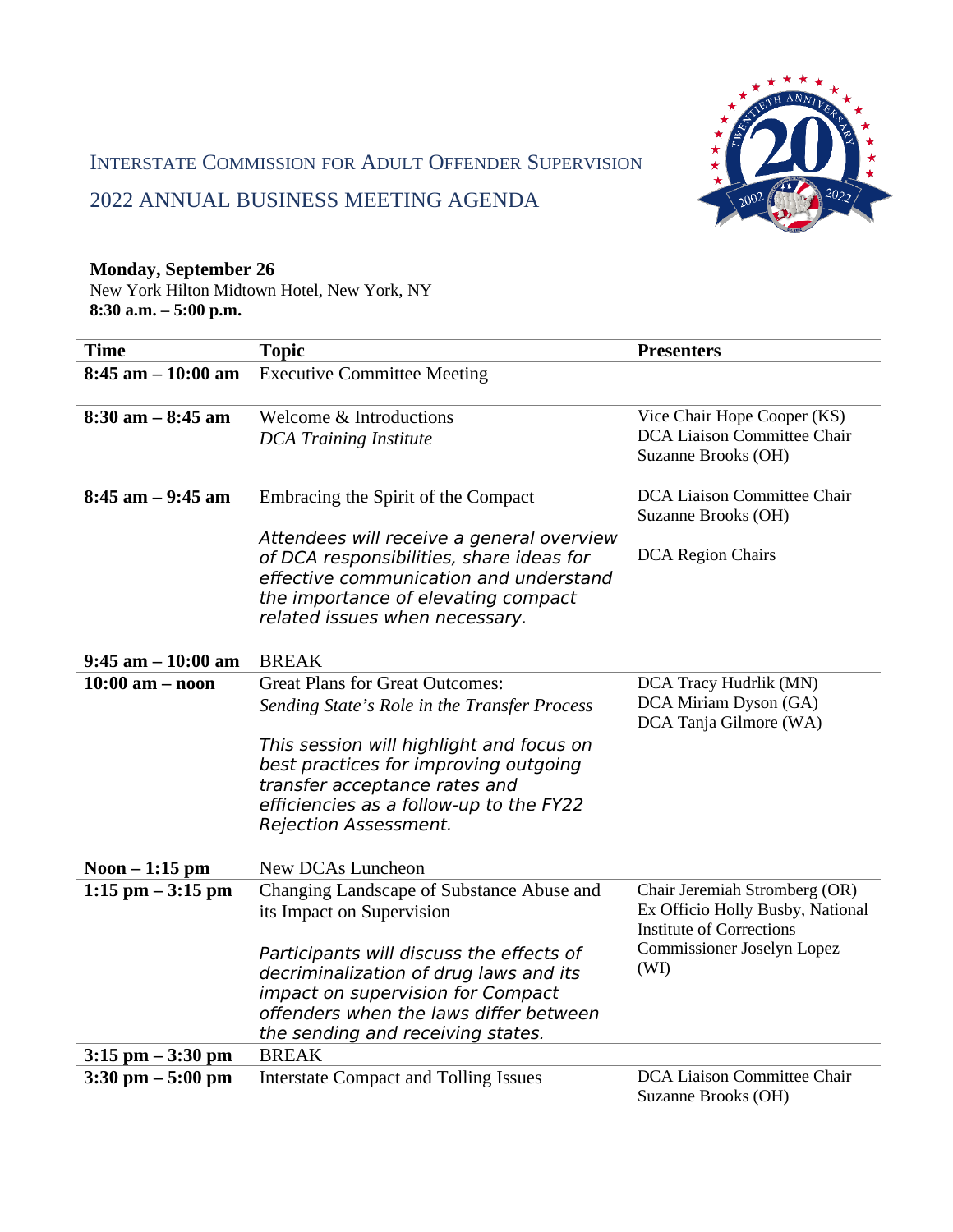Attendees will examine issues surrounding state's ability to toll cases in ICOTS. Participants will discuss recommendations and best practices for handling tolling cases.





INTERSTATE COMMISSION FOR ADULT OFFENDER SUPERVISION

## 2022 ANNUAL BUSINESS MEETING AGENDA

#### **Tuesday, September 27**

New York Hilton Midtown Hotel, New York, NY **8:30 a.m. – 6:00 p.m.**

| <b>Time</b>                         | <b>Topic</b>                                                                                                                                                                                                                                                                                                                                                                                                                         | <b>Presenters</b>                                                                                                                                                          |
|-------------------------------------|--------------------------------------------------------------------------------------------------------------------------------------------------------------------------------------------------------------------------------------------------------------------------------------------------------------------------------------------------------------------------------------------------------------------------------------|----------------------------------------------------------------------------------------------------------------------------------------------------------------------------|
| $8:30$ am $-8:45$ am                | <b>Opening Remarks</b>                                                                                                                                                                                                                                                                                                                                                                                                               | Chair Jeremiah Stromberg (OR)                                                                                                                                              |
| $8:45$ am $-10:00$ am               | Lessons Learned: COVID                                                                                                                                                                                                                                                                                                                                                                                                               | Chair Jeremiah Stromberg (OR)                                                                                                                                              |
|                                     | Attendees will discuss challenges and<br>positive changes resulting from the<br>COVID-19 pandemic.                                                                                                                                                                                                                                                                                                                                   |                                                                                                                                                                            |
| $10:00$ am $- 10:15$ am             | <b>BREAK</b>                                                                                                                                                                                                                                                                                                                                                                                                                         |                                                                                                                                                                            |
| 10:15 am $-$ 11:30 am               | Past, Present, Future: Engaging Victims                                                                                                                                                                                                                                                                                                                                                                                              | Vice Chair Hope Cooper (KS)                                                                                                                                                |
|                                     | Attendees will learn why the Compact<br>was rewritten, its current impact on<br>victims, and how a victim centered<br>approach can influence the future.                                                                                                                                                                                                                                                                             | Pat Tuthill, Victims Representative<br>Anna Nasset, 2021 Peyton Tuthill<br><b>Award Winner</b><br>John Gillis, Ex Officio Victims<br>Representative (NOVA)                 |
| 11:30 am $-$ 12:45 pm               | New Commissioners Luncheon                                                                                                                                                                                                                                                                                                                                                                                                           |                                                                                                                                                                            |
| 12:45 pm $-$ 1:45 pm                | <b>Region Meetings</b>                                                                                                                                                                                                                                                                                                                                                                                                               |                                                                                                                                                                            |
| $1:45$ pm $- 2:00$ pm               | <b>BREAK</b>                                                                                                                                                                                                                                                                                                                                                                                                                         |                                                                                                                                                                            |
| $2:00 \text{ pm} - 4:15 \text{ pm}$ | The Road Home: A Compact Documentary<br>An opportunity to see the Compact<br>from multiple lenses, attendees will<br>watch a documentary that tells the<br>real-life stories of adults who<br>transferred under the Compact.<br>Viewers will get a close-up look from<br>their perspective as they navigate the<br>Compact. The audience will learn the<br>critical role that NIC and ICAOS play<br>and hear firsthand accounts from | Chair Jeremiah Stromberg (OR)<br>Devin Tau, Director and Producer<br>Ex Officio Holly Busby, National<br><b>Institute of Corrections</b><br>[Individuals from Documentary] |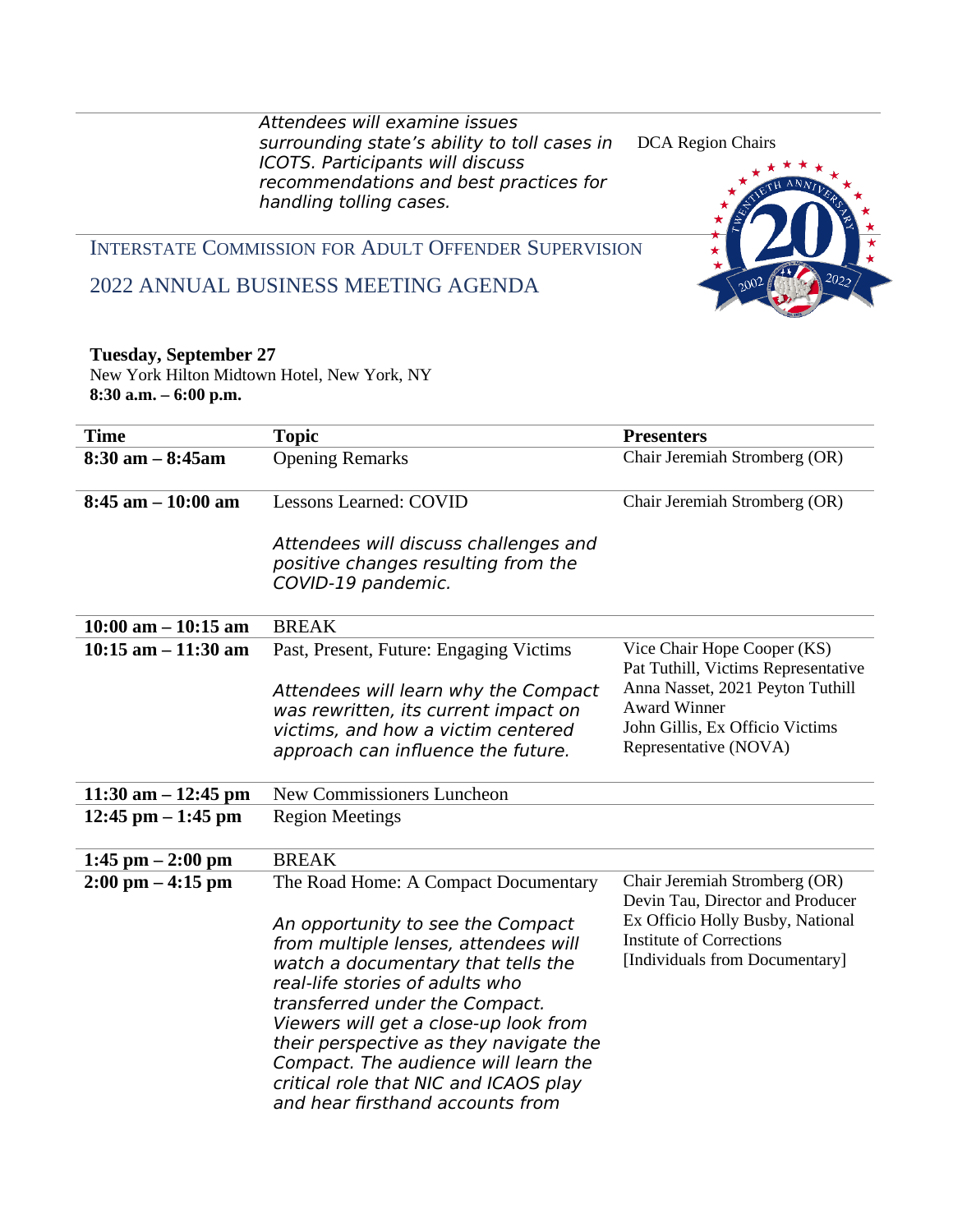subject matter experts.

The session will conclude with interviews of the individuals featured in the film and discussions with the film's director.

**4:30 pm – 6:00 pm** Reception

INTERSTATE COMMISSION FOR ADULT OFFENDER SUPERVISION

2022 ANNUAL BUSINESS MEETING AGENDA



## **Wednesday, September 28**

New York Hilton Midtown Hotel, New York, NY **8:30 a.m. – 5:00 p.m.**

| <b>Time</b>             | <b>Topic</b>                                                                                                                                                                                                                                                   | <b>Presenters</b>                                                                                                                                 |
|-------------------------|----------------------------------------------------------------------------------------------------------------------------------------------------------------------------------------------------------------------------------------------------------------|---------------------------------------------------------------------------------------------------------------------------------------------------|
| $8:30$ am $-8:45$ am    | <b>General Session</b>                                                                                                                                                                                                                                         | Chair Jeremiah Stromberg (OR)                                                                                                                     |
|                         | Call to Order<br><b>Flag Presentation</b><br><b>Roll Call</b><br>Approval of Agenda & Minutes                                                                                                                                                                  |                                                                                                                                                   |
| $8:45$ am $-9:15$ am    | <b>Welcome Address</b>                                                                                                                                                                                                                                         | Chair Jeremiah Stromberg (OR)<br><b>Commissioner Robert Maccarone (NY)</b><br>Welcome Speaker (TBD)                                               |
| $9:15$ am $-10:00$ am   | NY Topic TBD                                                                                                                                                                                                                                                   |                                                                                                                                                   |
| $10:00$ am $- 10:45$ am | <b>Committee Reports</b>                                                                                                                                                                                                                                       |                                                                                                                                                   |
|                         | <b>ABM Workgroup</b><br>$\bullet$<br>Compliance Committee<br><b>DCA Liaison Committee</b><br><b>Finance Committee</b><br>Training, Education & Public Relations<br>Committee<br><b>Rules Committee</b><br>$\bullet$<br><b>Information Technology Committee</b> |                                                                                                                                                   |
| $10:45$ am $-11:00$ am  | <b>BREAK</b>                                                                                                                                                                                                                                                   |                                                                                                                                                   |
| $11:00$ pm $-$ noon     | Leading Change: Improving Outcomes<br>Commissioners will examine their role<br>in improving outcomes in light of the<br>FY22 Rejection Assessment, as well as                                                                                                  | <b>Executive Director Ashley Lippert</b><br>Commissioner Andrew Zavaras (CO)<br>Commissioner Allen Godfrey (MN)<br>Commissioner Susan Gagnon (ME) |